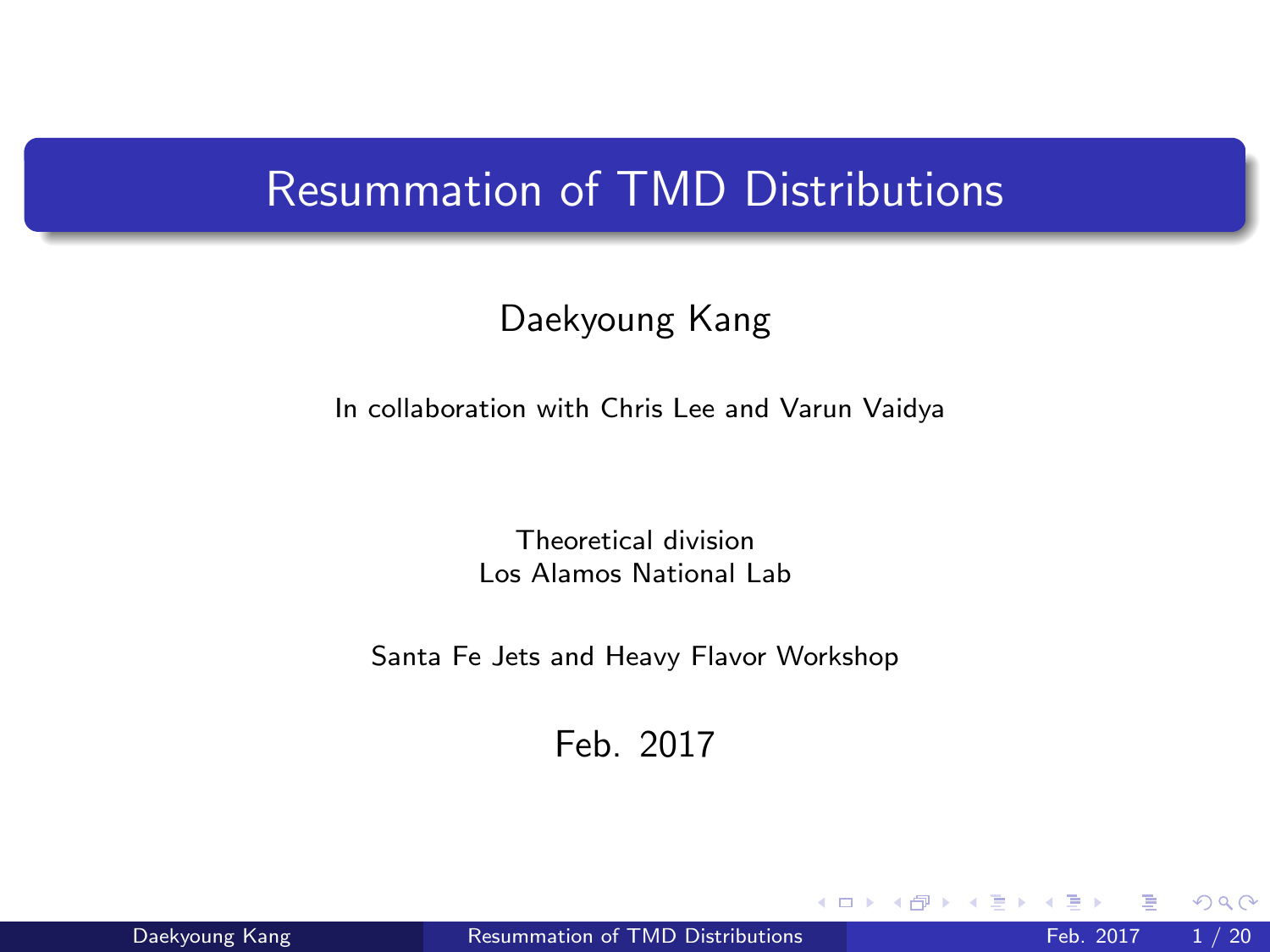# **Outline**

### **[Factorization in SCET](#page-2-0)**

#### **[Resummation](#page-2-0)**

- 3 [Scale Choice in b space](#page-2-0)
- 4 [Scale Choice in momentum space](#page-2-0)
- 5 [Analytical expression](#page-2-0)
- 6 [Numerical results](#page-2-0)

## **[Summary](#page-2-0)**

 $\leftarrow$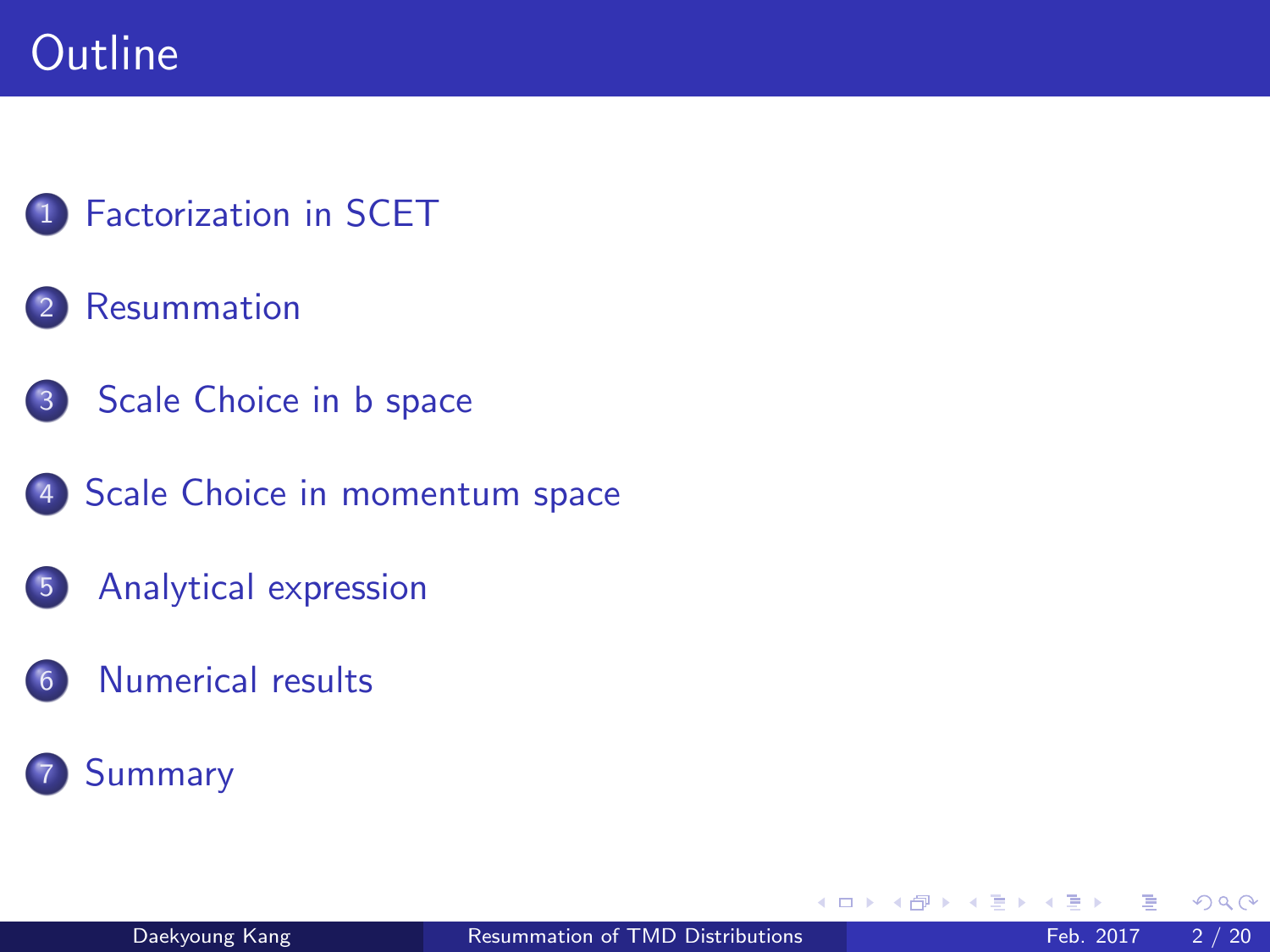## <span id="page-2-0"></span> $P+P \rightarrow H+X$ ,  $P+P \rightarrow I^+ + I^- +X$ .



Figure: IR modes have the same virtuality.

- The gauge boson recoils against soft and collinear radiation
- Need a regulator  $\nu$  that breaks boost invariance to factorize the Soft from the collinear sector  $\Omega$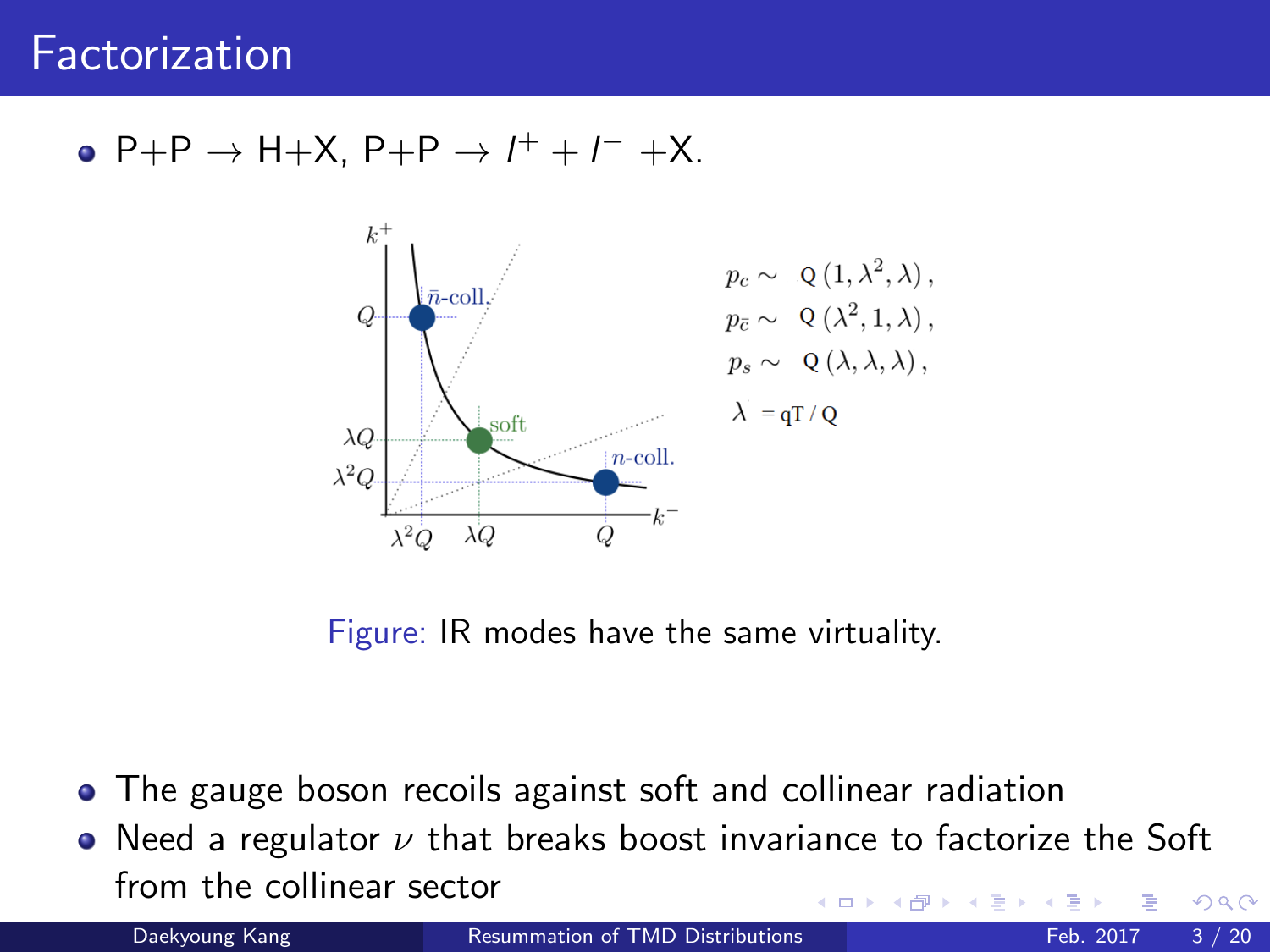#### Transverse momentum cross section

$$
\frac{d\sigma}{dq_T^2dy} \propto H(\frac{\mu}{Q}) \times \int d^2\vec{q_{Ti}} S(\vec{q_{Ts}}, \mu, \nu) \times f_1^{\perp}(x_1, \vec{q_{T1}}, \mu, \nu, Q) f_2^{\perp}(x_2, \vec{q_{T2}}, \mu, \nu, Q) \delta^2(\vec{q_T} - \vec{q_{Ts}} - \vec{q_{T1}} - \vec{q_{T2}})
$$

- Virtuality of hard modes  $\sim$  Q
- Virtuality of IR modes spread over a wide range of transverse momentum.
- RG equations in momentum space are convolutions of distributions functions and hard to solve directly <sup>a</sup>.

<sup>&</sup>lt;sup>a</sup>A recent paper 1611.08610 made progress but still challenging numerically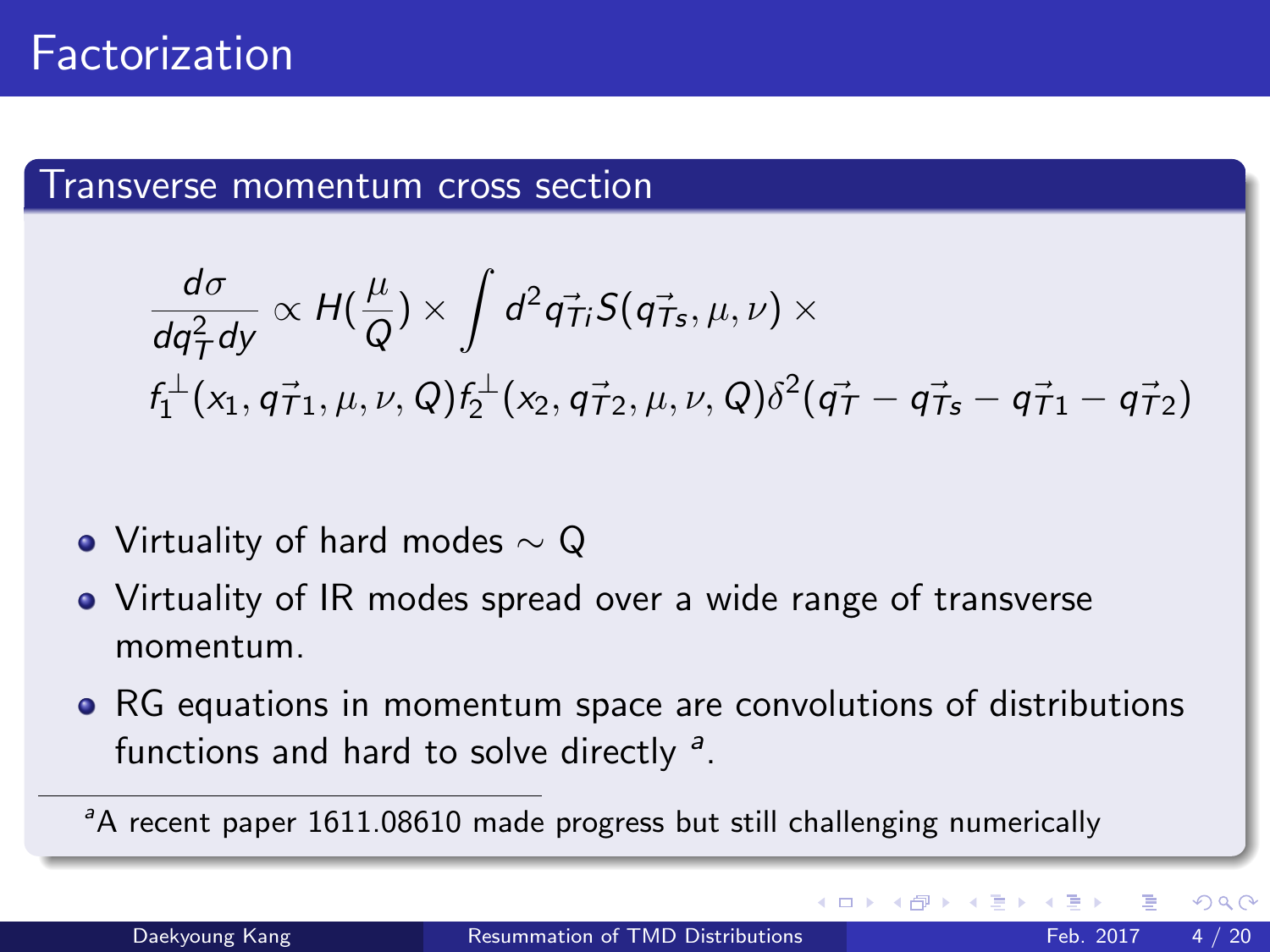## b space formulation

$$
\frac{d\sigma}{dq_T^2dy} \propto H(\frac{\mu}{Q}) \int bdb J_0(bq_T) S(b,\mu,\nu) f_1^{\perp}(x_1,b,\mu,\nu,Q) f_2^{\perp}(x_2,b,\mu,\nu,Q)
$$

## RG equations in b space are simple

$$
\mu \frac{d}{d\mu} F_i(\mu, \nu, b) = \gamma^i_\mu F_i(\mu, \nu, b), \quad F_i \in (H, S, f_i^{\perp})
$$

$$
\nu \frac{d}{d\nu} G_i(\mu, \nu, b) = \gamma_\nu^i G_i(\mu, \nu, b), \qquad G_i \in (S, f_i^{\perp})
$$

$$
\sum_{F_i} \gamma_\mu^i = \sum_{G_i} \gamma_\nu^i = 0
$$

Daekyoung Kang **[Resummation of TMD Distributions](#page-0-0)** Feb. 2017 5/20

 $\overline{4}$   $\overline{1}$   $\overline{1}$   $\overline{1}$ 

4 间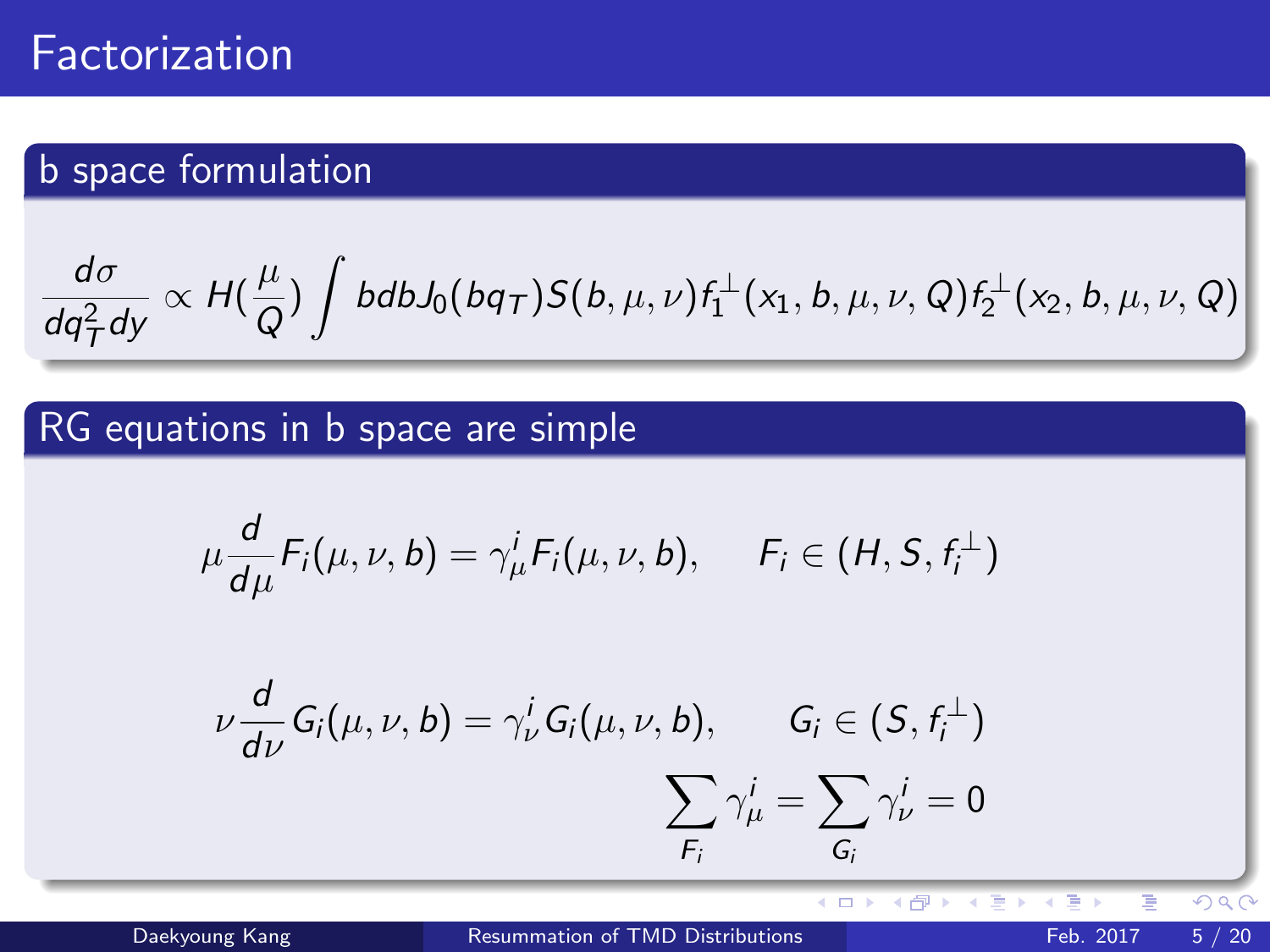• Resum large logarithms of the form  $log(Q/q_T)$ 



Figure: Choice of resummation path.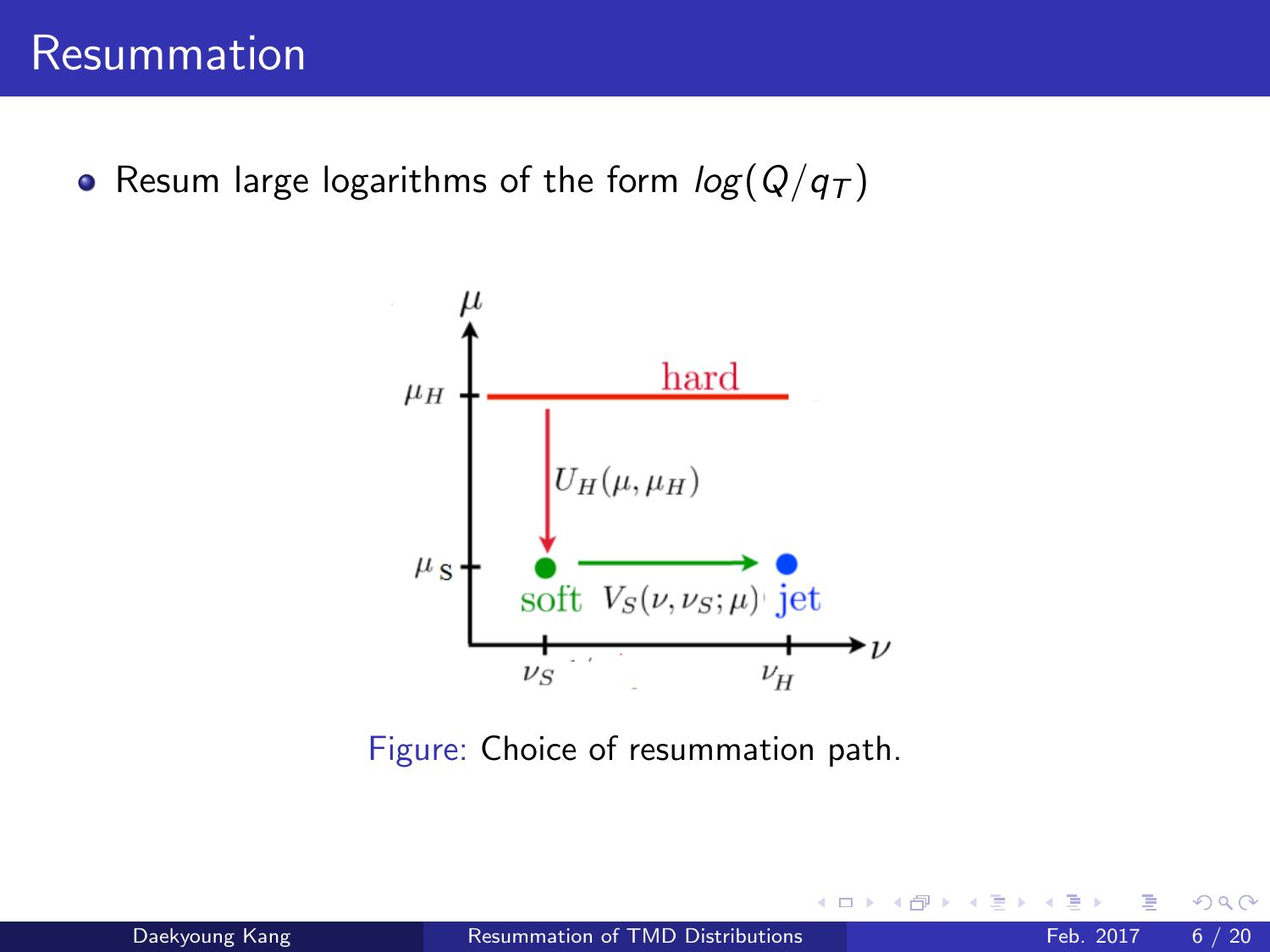#### Question

Do we make a scale choice in b space or momentum space?

- Scale choice which exactly minimizes Logarithms  $\mu_H$ ,  $\nu_H \sim Q$ ,  $\mu_S, \nu_S \sim 1/b$ .
- Equivalent to CSS formalism up to central values  $\rightarrow$  resumming  $log (Qb)$ .
- Landau pole  $\alpha_s(1/b) \rightarrow$  modelling non-perturbative effects.
- Independent scale variations in  $\mu, \nu \rightarrow$  reliable error estimation.
- **•** Smooth matching to fixed order at high  $q_T$  using profiles in  $\mu, \nu$ .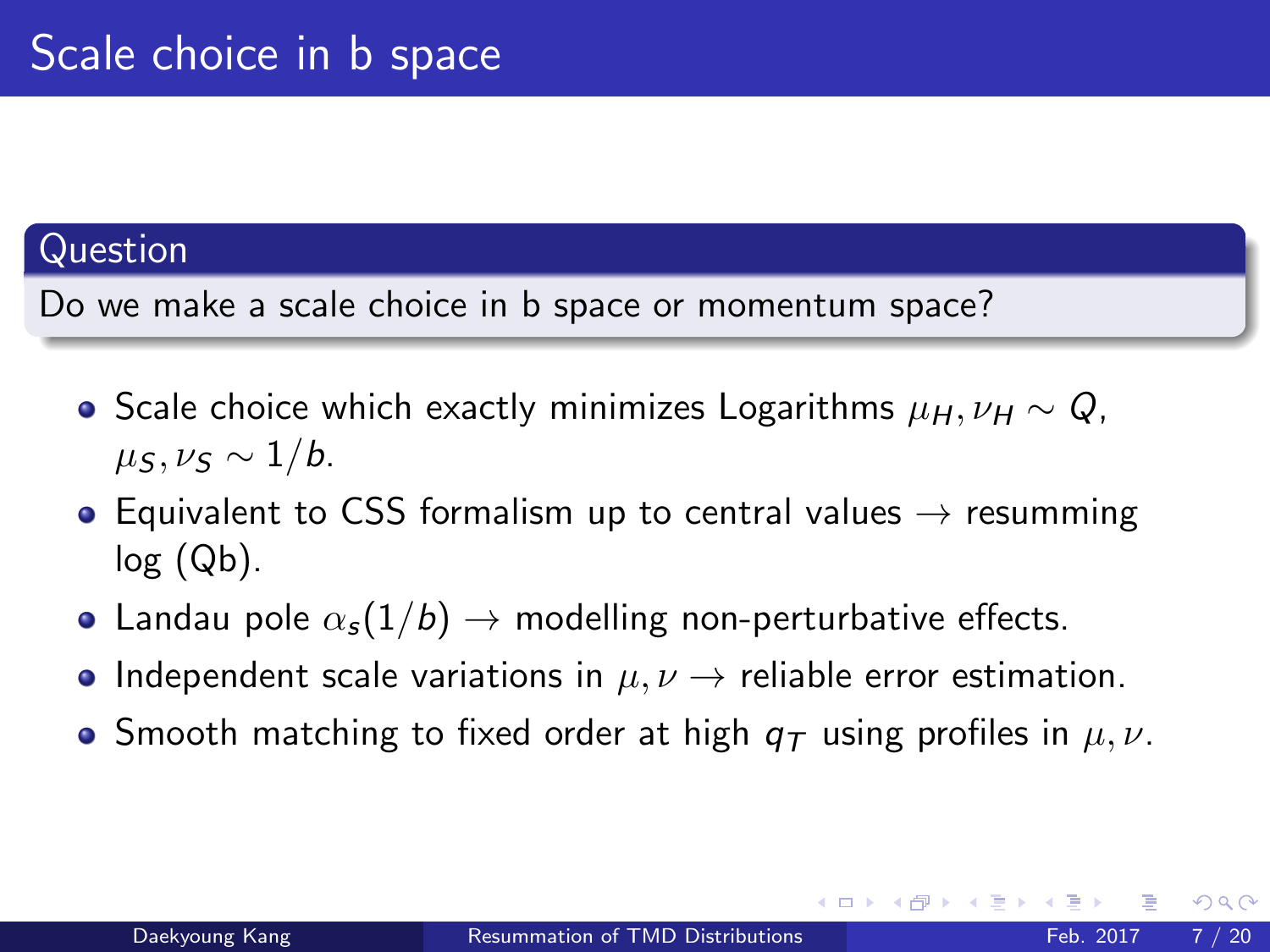Can we choose a particular physical scales in momentum space for  $\mu$  and  $ν$ ? No!

Attempt at Leading Log  $\sim \alpha_{\sf s}^n$ log $^{n+1}(\mu_{\sf H}/\mu_{\sf L})$ 

Assume a power counting  $\alpha_{\bm{s}}\log(Q/\mu_L), \log(\mu_L b) \sim 1$ 

$$
\frac{d\sigma}{dq_t^2} \propto U_H^{LL}(H,\mu_L)\delta^2(q_t)
$$

- Trivial result at non zero  $q_T$
- Necessarily need a b space term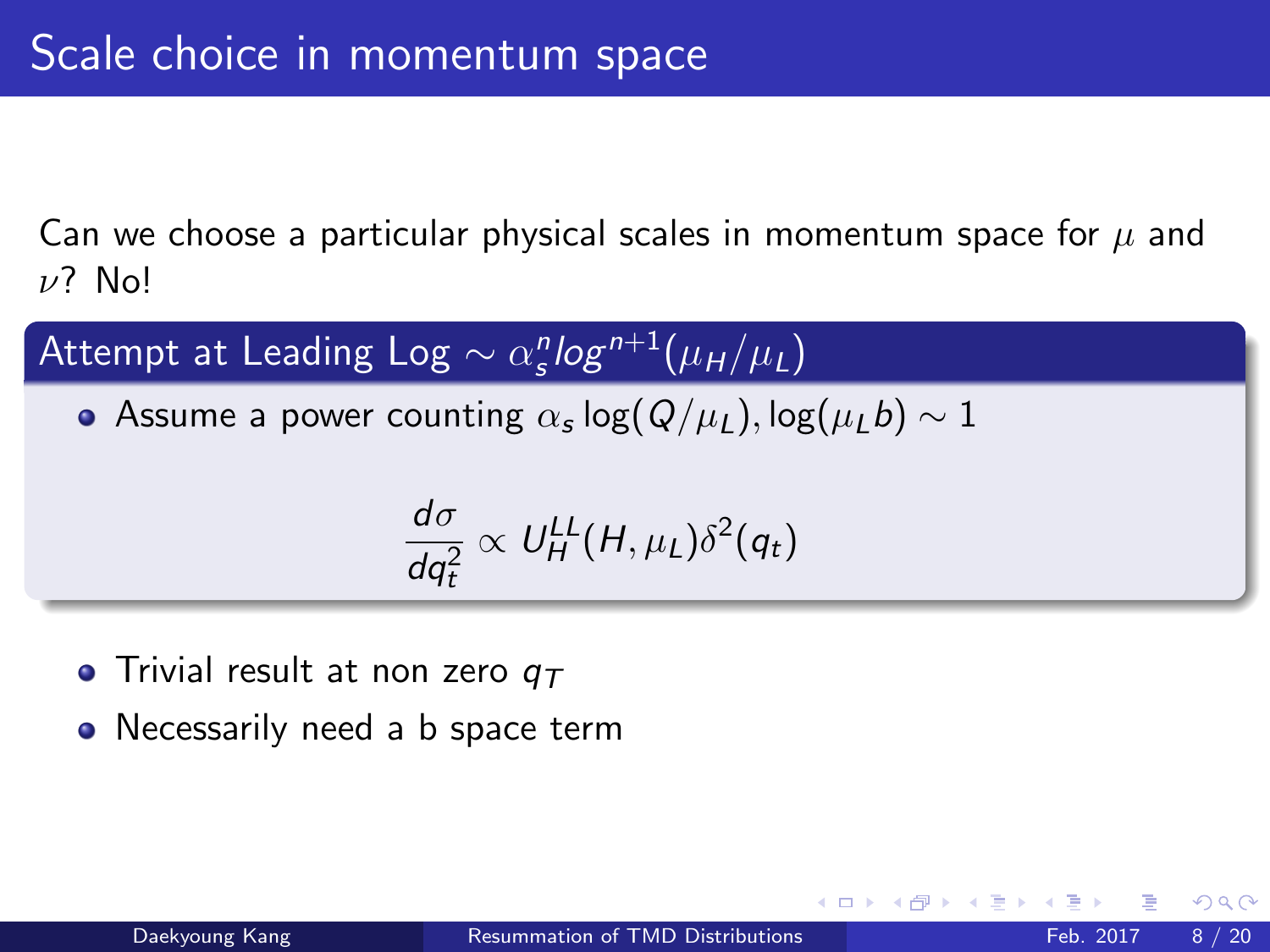## Attempt at  $NLL \rightarrow$  running Soft function in  $\nu$

$$
\frac{d\sigma}{dq_t^2} \propto U_H^{NLL}(H, \mu_L) \int dbbJ_0(bq_t)U_S(\nu_H, \nu_L, \mu_L)
$$
\n
$$
= U_H^{NLL}(H, \mu_L) \int dbbJ_0(bq_t) (\mu_L^2 b_0^2)^{\Gamma_{cusp}^{(0)} \frac{\alpha(\mu_L)}{2\pi} \log(\frac{\nu_H}{\nu_L})}
$$
\n
$$
= 2U_H^{NLL}(H, \mu_L)e^{-2\omega_s\gamma_E} \frac{\Gamma[1-\omega_s]}{\Gamma[\omega_s]} \frac{1}{\mu_L^2} \left(\frac{\mu_L^2}{q_T^2}\right)^{1-\omega_s},
$$
\n
$$
\omega_s = -\Gamma_{cusp}^{(0)} \frac{\alpha(\mu_L)}{2\pi} \log(\frac{\nu_H}{\nu_L}), \qquad \Gamma_{cusp}^{(0)} < 0
$$

• Still does not work, singular at  $\omega_s \sim 1$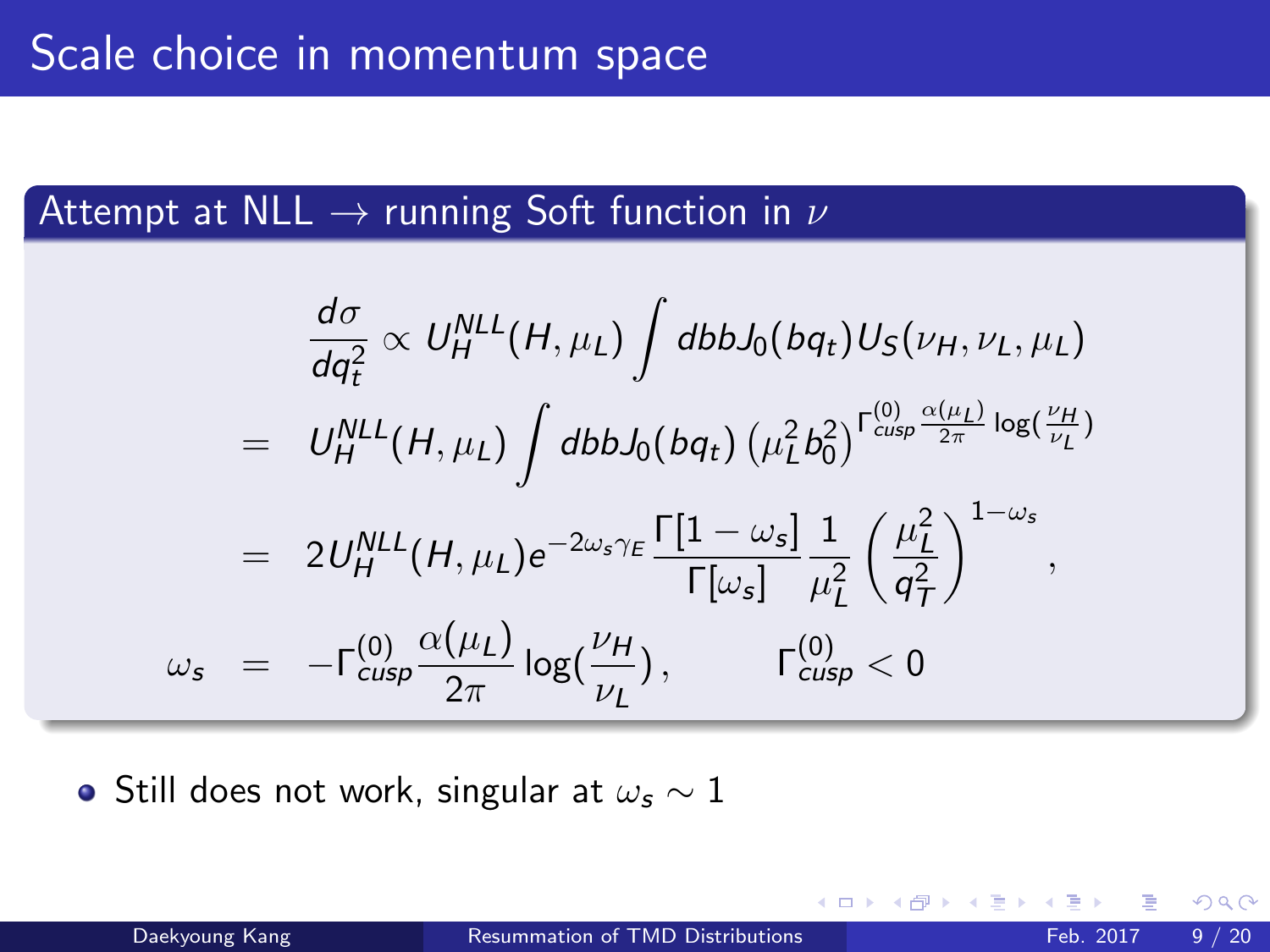- Divergence caused due to single log structure ( $log(\mu_L b)$ ) in the Soft exponent
- Contribution from highly energetic soft mode with  $b \sim 1/Q$ .
- Need damping at low b to stabilize b space exponent.
- $\mu_H$ ,  $\nu_H \sim Q$  fixed at the hard scale in momentum space.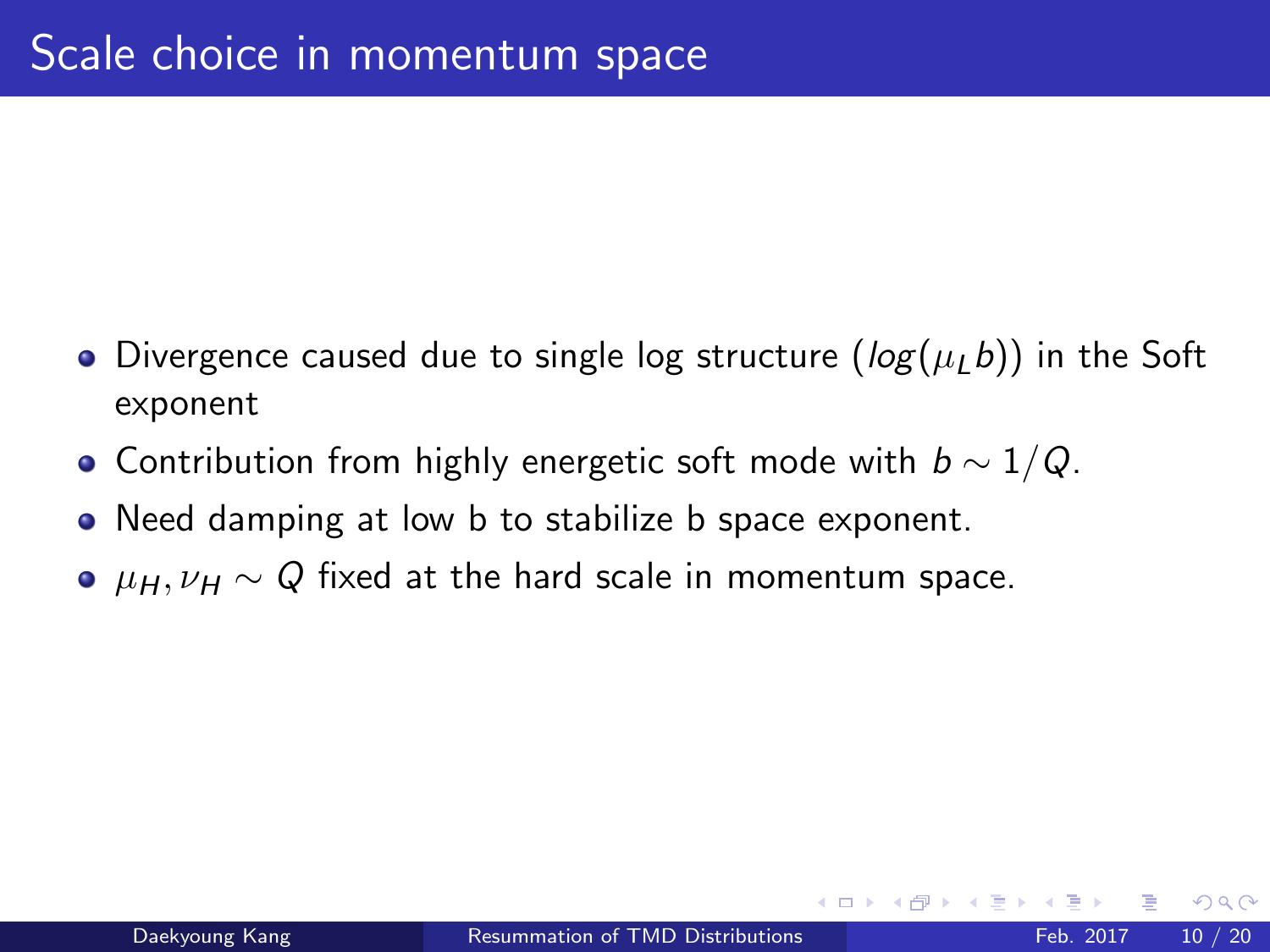Resum all logarithms of the form  $\alpha_{\sf s}$  log $^2(\mu_Lb_0)$ 

A choice for  $\nu$  in b space  $\rightarrow$  include sub-leading terms

$$
\nu_L = \frac{\mu_L^n}{b_0^{1-n}}, \quad n = \frac{1}{2} \left( 1 - \alpha(\mu_L) \frac{\beta_0}{2\pi} \log(\frac{\nu_H}{\mu_L}) \right)
$$

Soft exponent at NLL  $\rightarrow$  Quadratic in log( $\mu_1 b_0$ )

$$
\log(U_S^{NLL}(\nu_H, \nu_L, \mu_L)) = 2\Gamma_{cusp}^{(0)} \frac{\alpha(\mu_L)}{2\pi} \times \left(\log(\frac{\nu_H}{\mu_L}) \log(\mu_L b_0) + \frac{1}{2} \log^2(\mu_L b_0) + \alpha(\mu_L) \frac{\beta_0}{4\pi} \log^2(\mu_L b_0) \log(\frac{\nu_H}{\mu_L})\right)
$$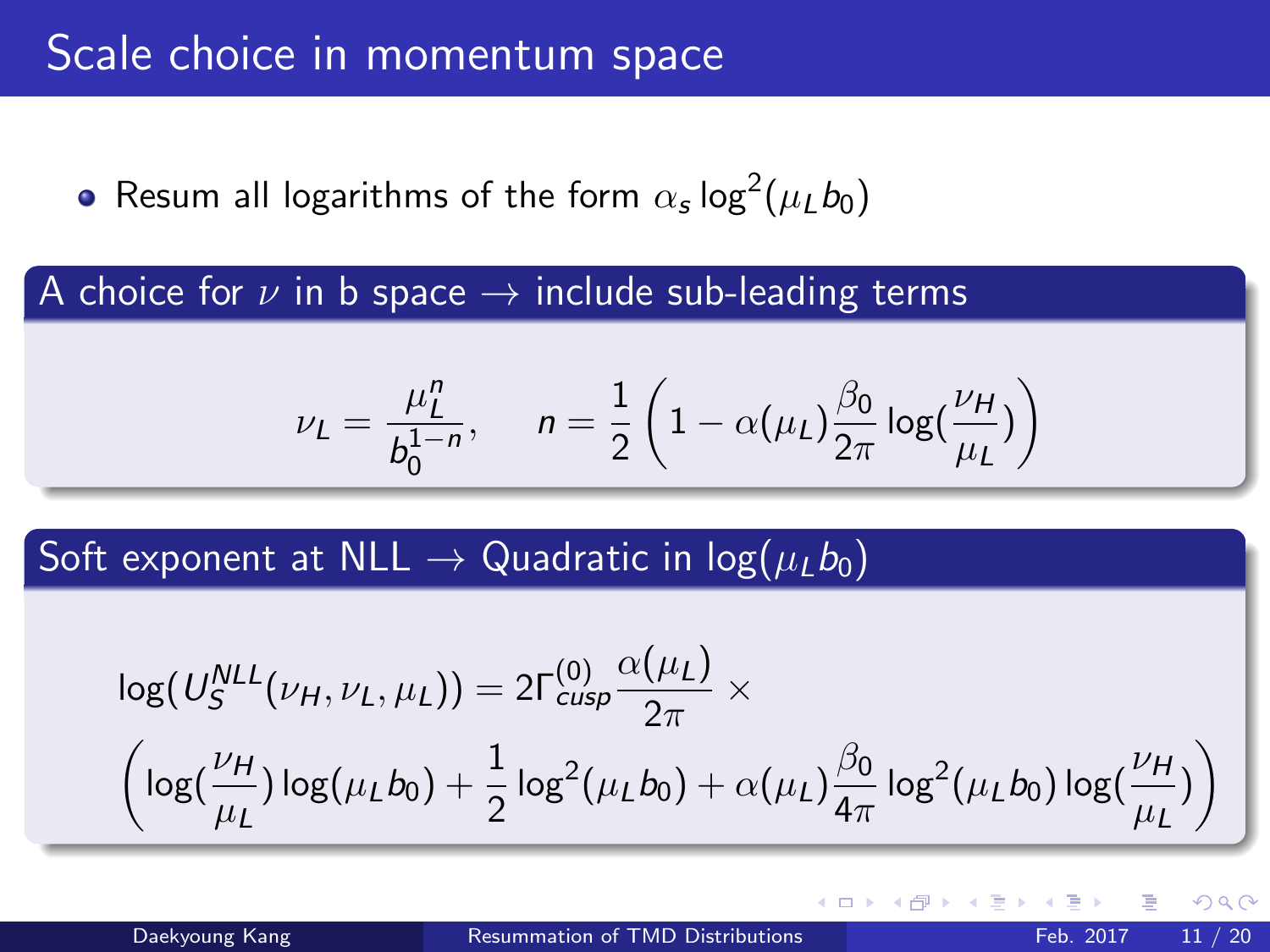#### A choice for  $\mu_L$  in momentum space

- A choice that justifies the power counting  $log(\mu_L b_0) \sim 1$
- A choice that will minimize contributions from residual fixed order logs  $log^n(\mu_L b_0)$ .
- Scale shifted away from  $q<sub>T</sub>$  due to complicated b space exponent.



Figure:  $\mu$  scale choice in momentum space.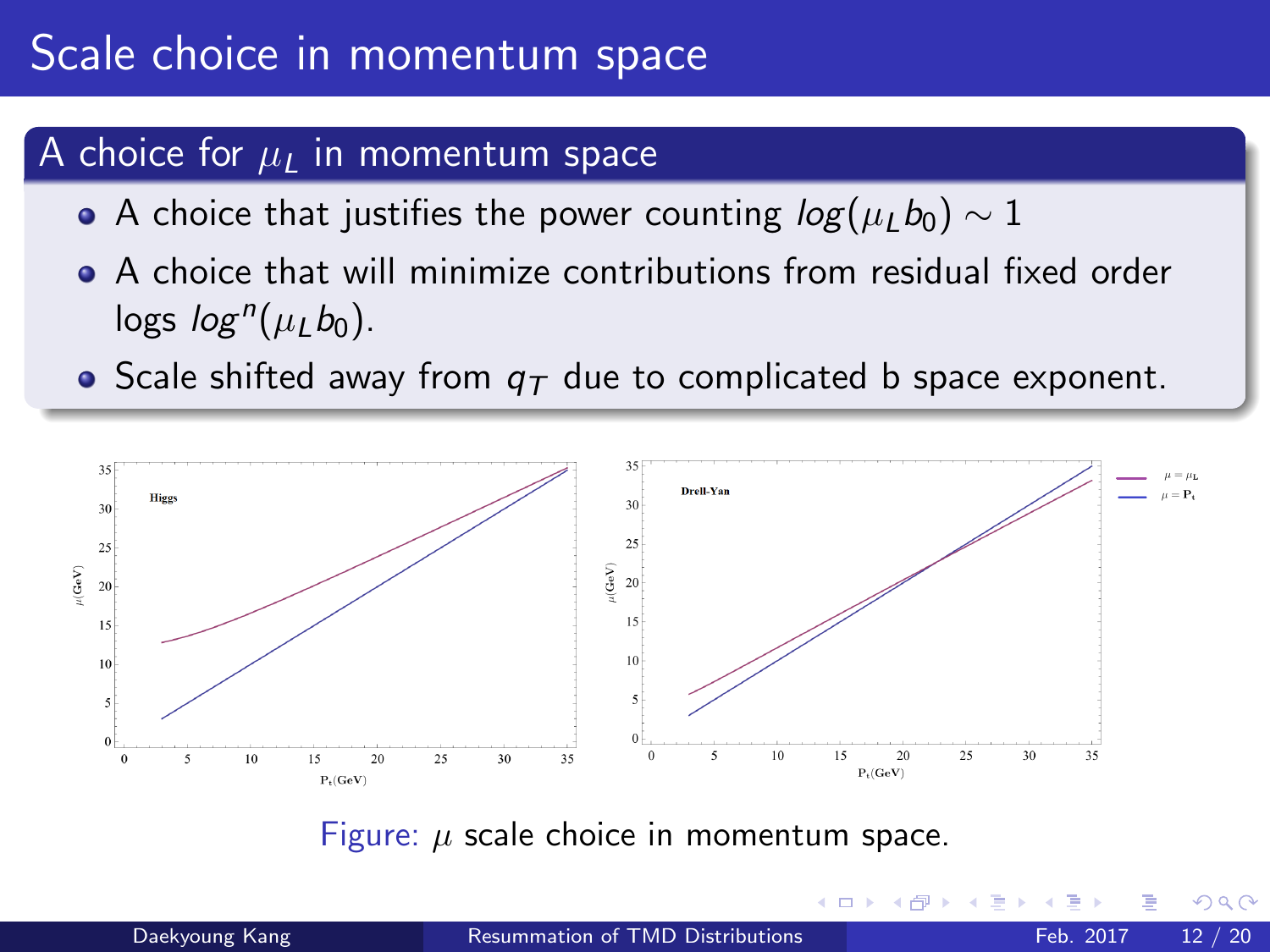# Scale choice in momentum space



Figure: Percentage contribution of the fixed order logs as a function of the scale choice  $\mu$ .

 $\mu_L \sim 1/b^*$ ,  $b^*$  is the value at which b space integrand peaks

4 D F

 $QQ$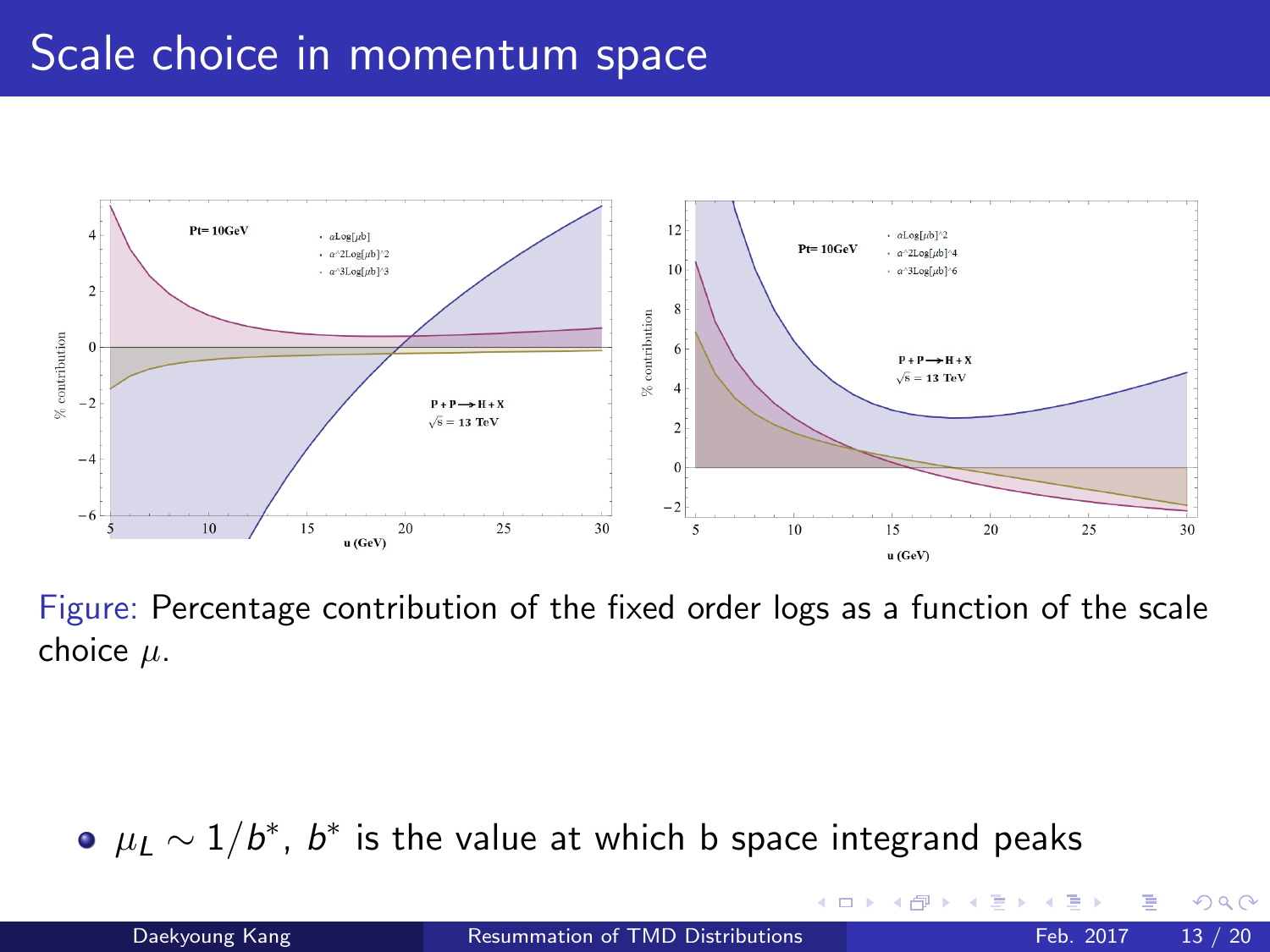## Mellin-Barnes representation of Bessel function

Polynomial integral representation for Bessel function is needed

$$
J_0(z) = \int_{c-i\infty}^{c+i\infty} dt \frac{\Gamma[-t]}{\Gamma[1+t]} \left(\frac{1}{2}z\right)^{2t}
$$

#### b space integral

$$
U_S = C_1 Exp[-A \log^2(Ub)]
$$
  
\n
$$
I_b = \int_0^\infty b J_0(bq_T) U_S
$$
 No Landau pole  
\n
$$
= C_1 \int_{-i\infty}^{i\infty} dt \frac{\Gamma[-t]}{\Gamma[1+t]} \int_0^\infty db b(\frac{bq_T}{2})^{2t} Exp[-A \log^2(Ub)]
$$

**← ロ → → ← 何 →** 

 $QQ$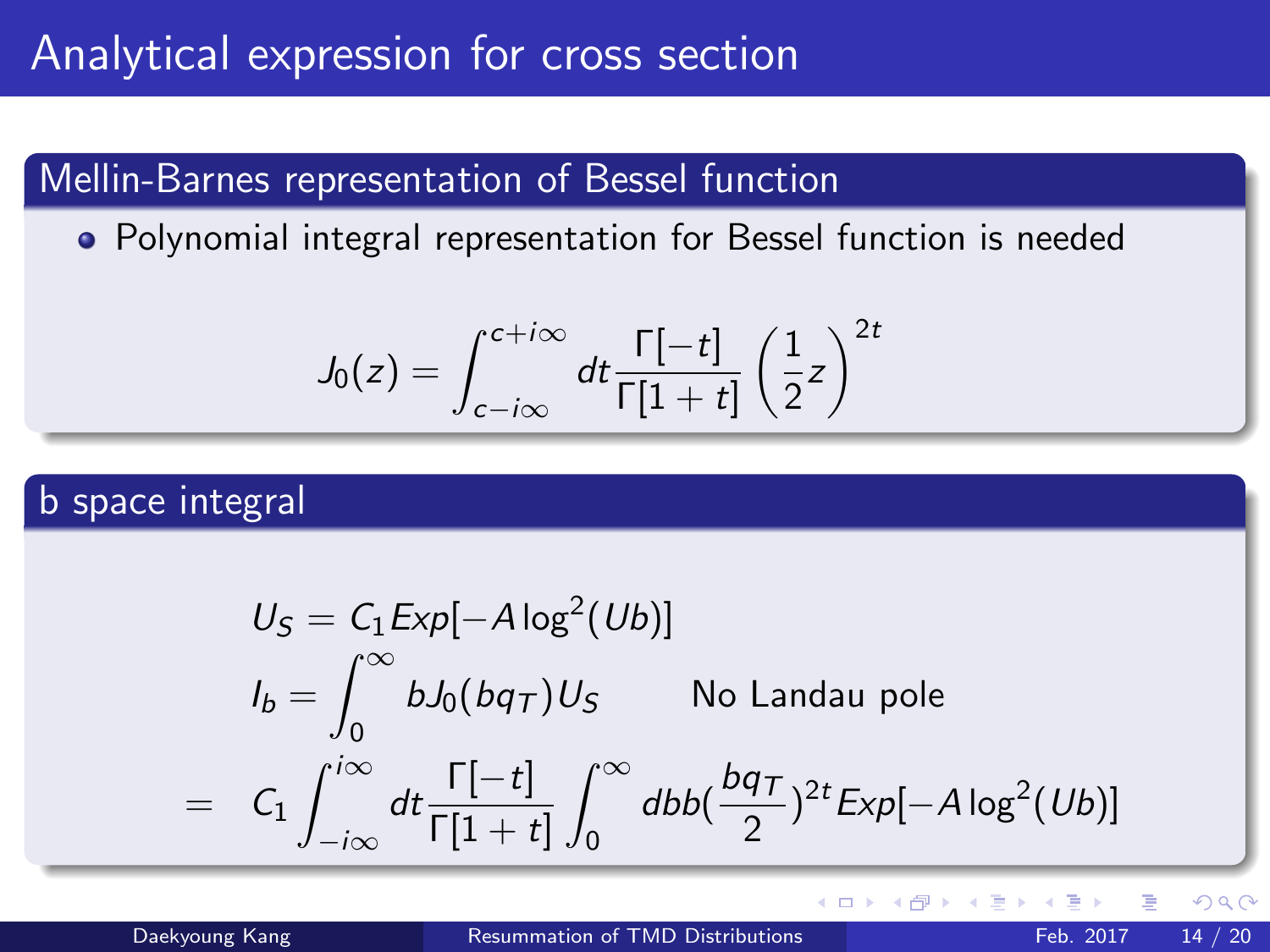$$
I_b = \frac{C_1}{U^2} \sqrt{\frac{\pi}{A}} \int_{c-i\infty}^{c+i\infty} dt \frac{\Gamma[-t]}{\Gamma[1+t]} \exp[(1+t)^2/A - 2t \log(\frac{2U}{q})]
$$

- $\bullet$  Integral along contour in t space suppressed by the exponential
- Suppression controlled by  $1/A \sim \frac{4\pi}{\alpha}$  $\frac{4\pi}{\alpha_s}$ 1/Γ $_{cusp}^{(0)}$

## A gaussian fit for  $f(t) = \Gamma[-t]/\Gamma[1 + t]$

$$
f_R(x) = g_1 + g_2 \exp[-g_3 x^2]
$$
  

$$
f_I(x) = f_1 x \exp[-f_2 x^2] + f_3 \sin(f_4 x)
$$

**•** Fit independent of observable or kinematics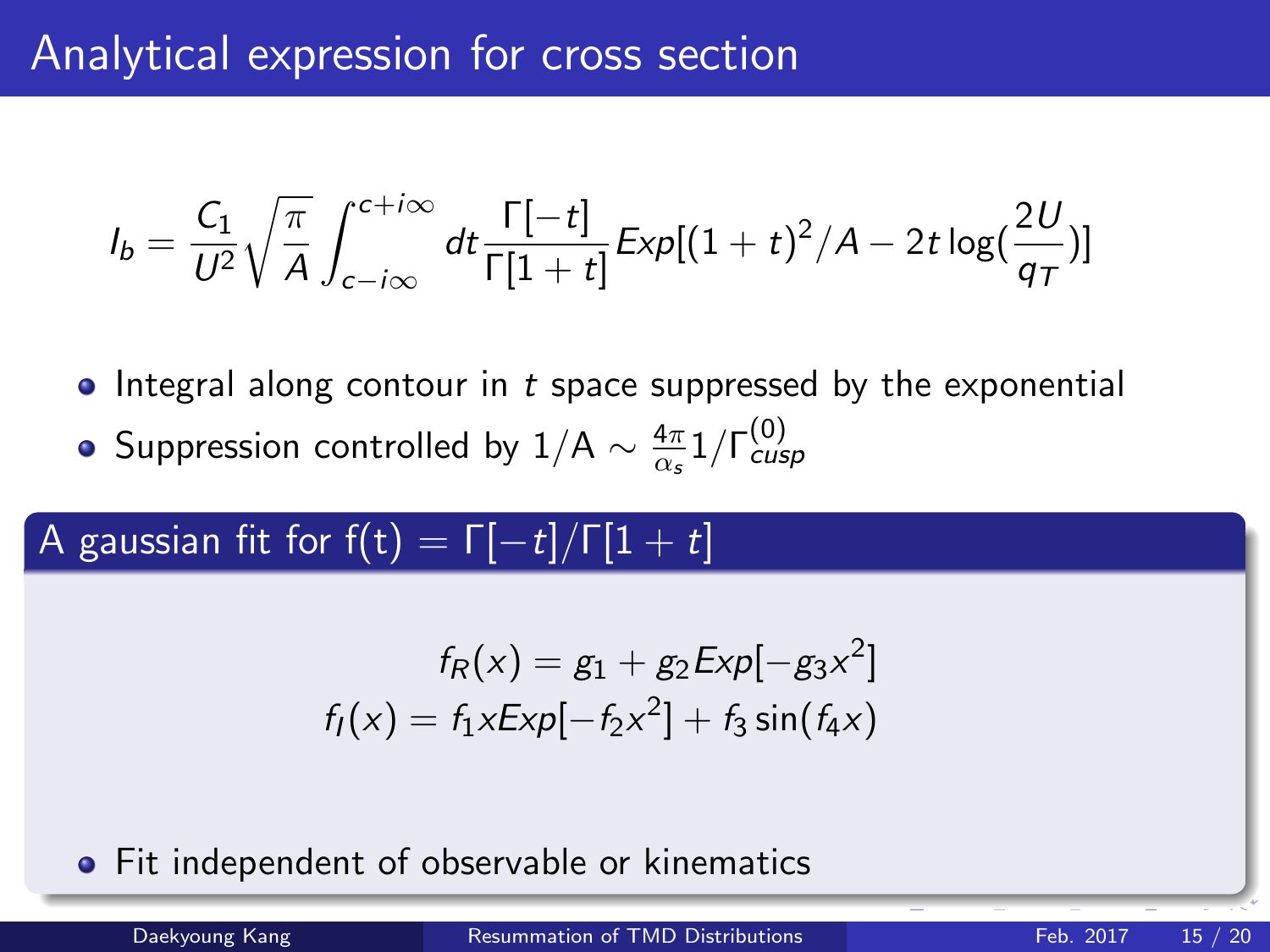## Analytical expression for cross section



Figure: Fit for real and imaginary parts of  $f(t)$ , c is chosen to be -0.65

- Contour is parametrized as  $t = c+i \times$
- Region of contribution restricted between  $x = \pm 1$  for A  $\leq 0.5$

Daekyoung Kang **[Resummation of TMD Distributions](#page-0-0)** Feb. 2017 16 / 20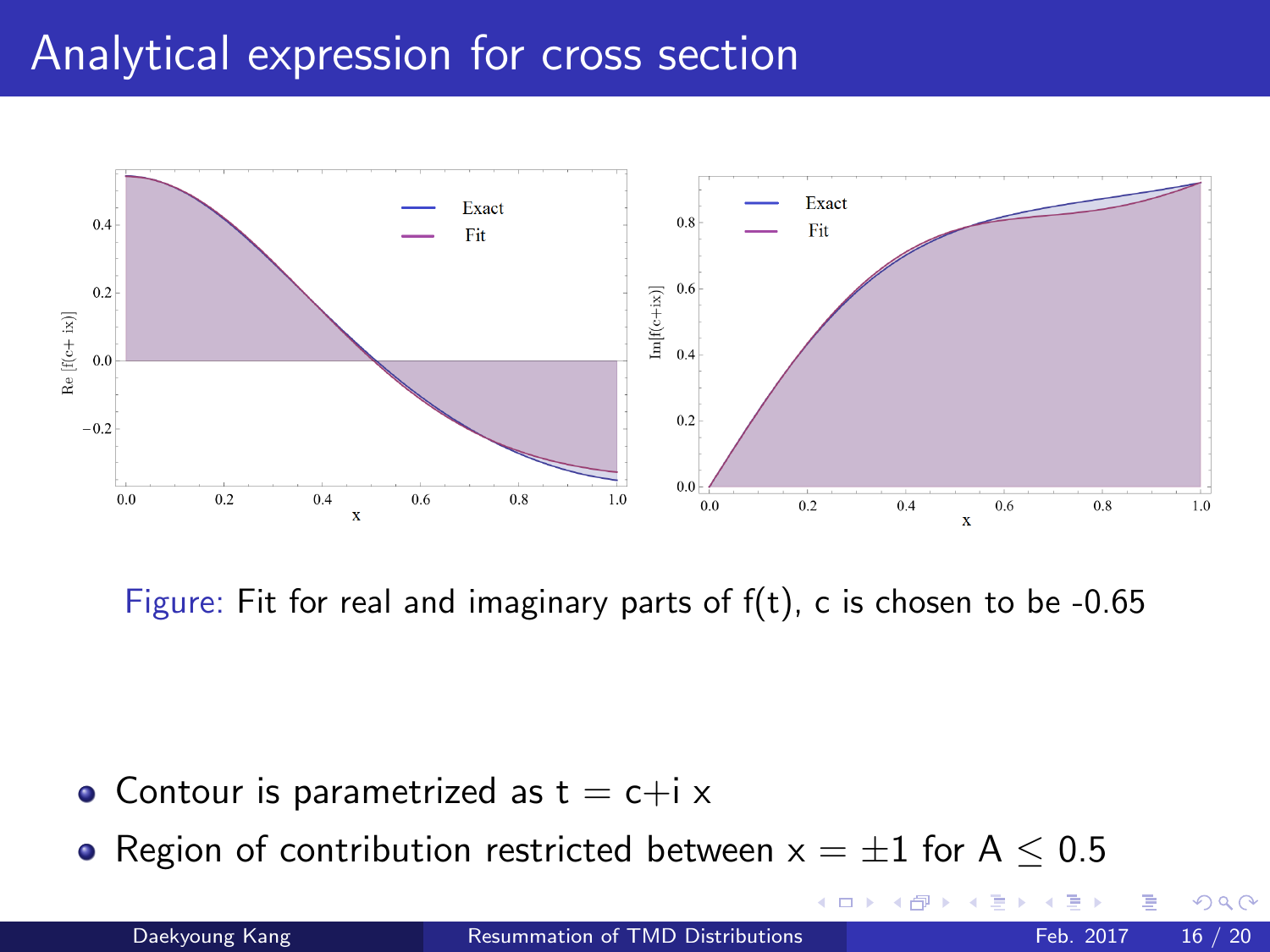# <span id="page-16-0"></span>Analytical expression for cross section

$$
I_b = 2C_1e^{-A \log^2\left(\frac{2U}{q_T}\right)} \times \frac{1}{q_T^2} \left(g_1 + \frac{g_2 e^{\left[\frac{A^2 C_2^2 g_3}{(1+A g_3)}\right]}}{\sqrt{1+A g_3}} - \frac{Af_1 C_2 e^{\left[\frac{A^2 C_2^2 f_2}{(1+A f_2)}\right]}}{2(1+A f_2)^{3/2}} - f_3 e^{\left[-\frac{Af_4^2}{4}\right]} \sinh(A C_2 f_4)\right)
$$

#### Parameters at NLL

$$
A = -2\Gamma_{\text{cusp}}^{(0)} \frac{\alpha(\mu_L)}{4\pi} \left( 1 + \frac{\alpha(\mu_L)\beta_0}{2\pi} \log(\frac{\nu_H}{\mu_L}) \right)
$$
  

$$
C_1 = \exp[A \log^2(\eta)], \quad U = \mu_L \eta
$$
  

$$
\eta = \exp\Big[\frac{\log(\nu_H/\mu_L)}{1 + \frac{\alpha(\mu_L)\beta_0}{2\pi} \log(\frac{\nu_H}{\mu_L})}\Big], \quad C_2 = \frac{(1+c)}{A} - \log(\frac{2U}{q_T})
$$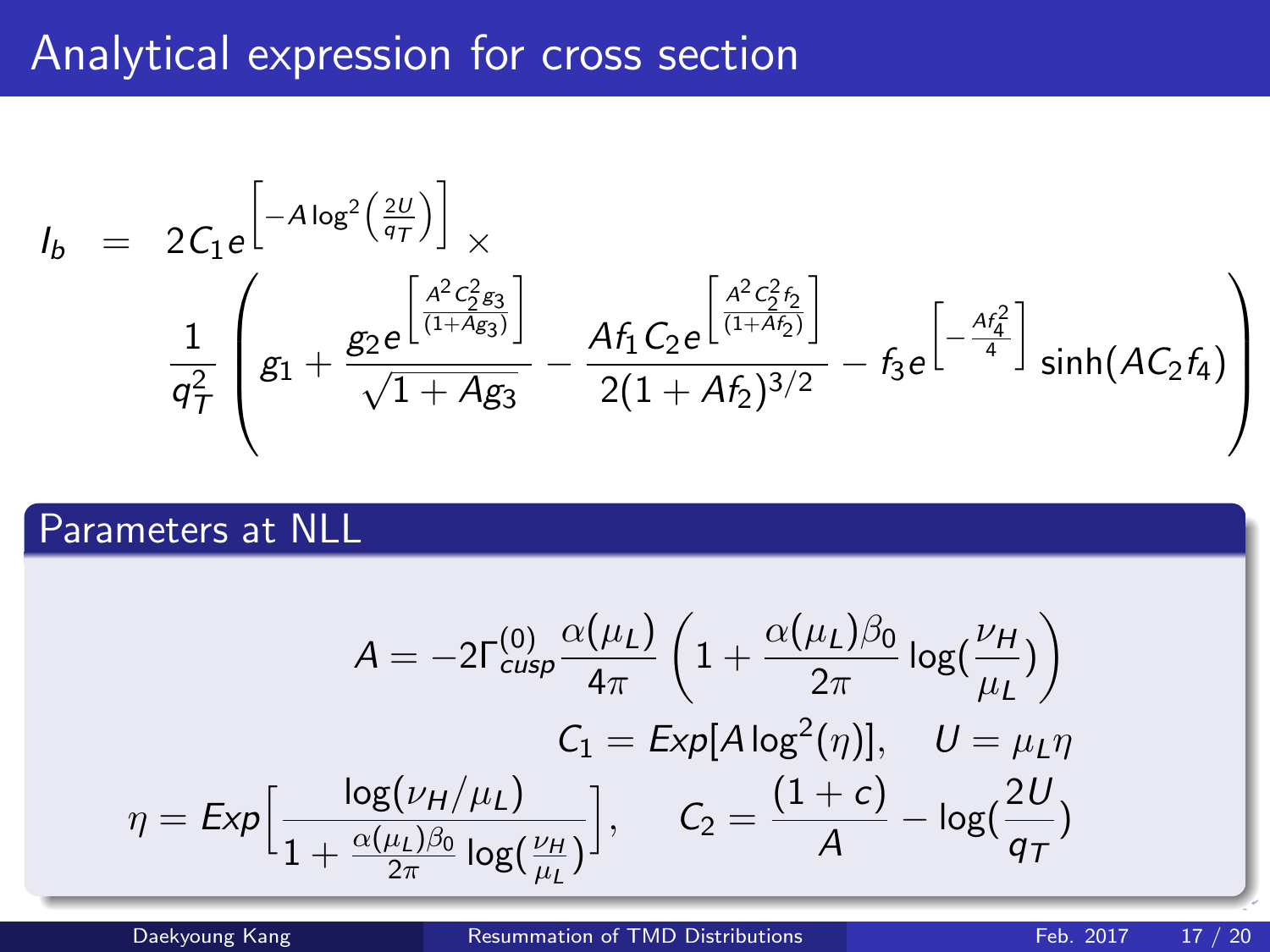# Numerical results

Easily extended to NNLL, b space exponent kept quadratic in  $log(\mu_l b)$ 



Figure: Resummation in momentum space.

- Excellent convergence for both the Higgs and Drell-Yan spectrum
- No Landau pole and No unphysical soft m[ode](#page-16-0)[!](#page-18-0)

Daekyoung Kang **[Resummation of TMD Distributions](#page-0-0)** Feb. 2017 18 / 20

 $QQ$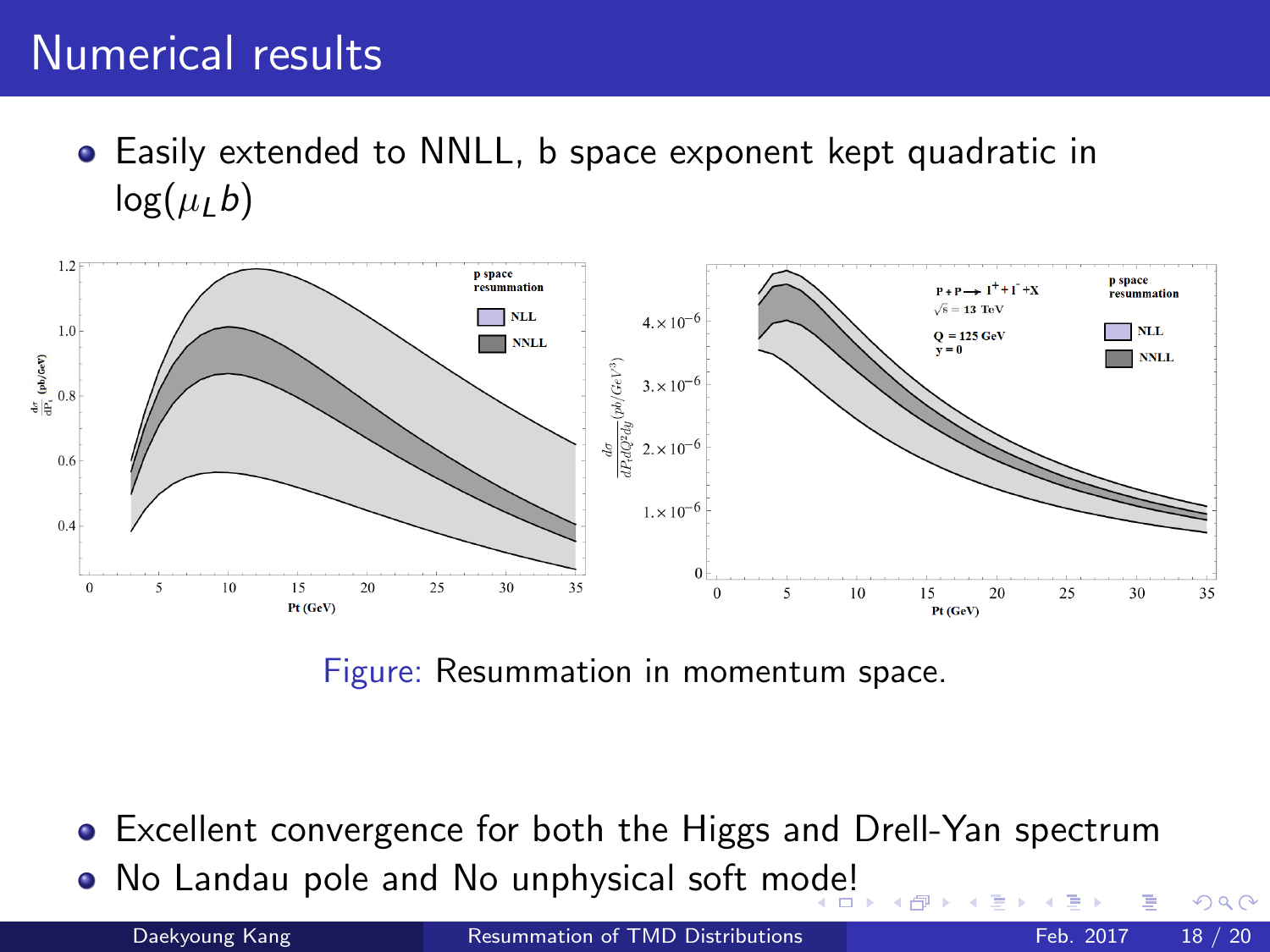## <span id="page-18-0"></span>Comparison with b space resummation



Figure: comparison of NNLL cross section in two schemes

• Difference of the order of sub-leading terms

×.  $\Box$